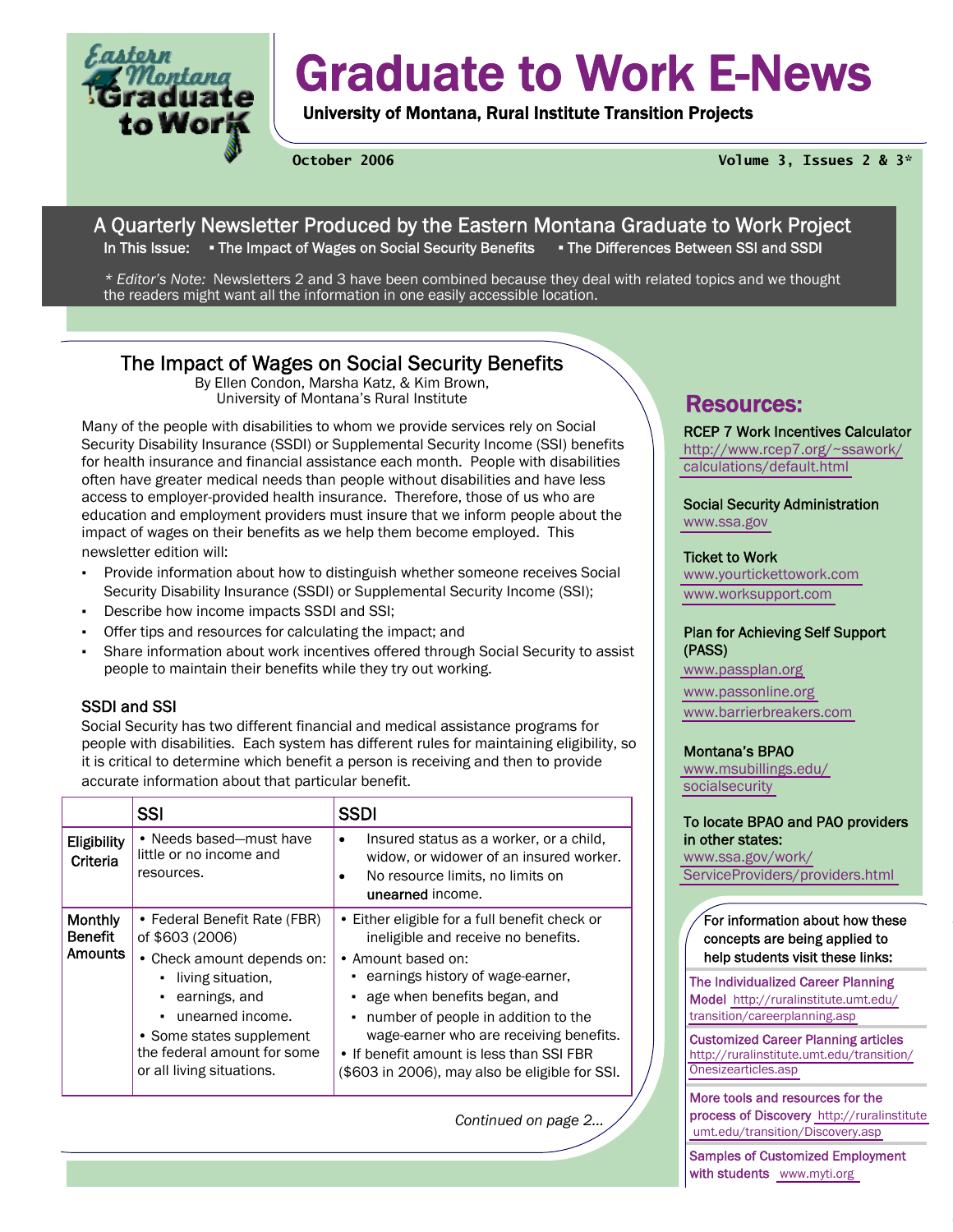|                                   | <b>SSI</b>                                                                                                                                                                                                                                                                                                                          | <b>SSDI</b>                                                                                                                                                                                                                                                                                                                                                                            |
|-----------------------------------|-------------------------------------------------------------------------------------------------------------------------------------------------------------------------------------------------------------------------------------------------------------------------------------------------------------------------------------|----------------------------------------------------------------------------------------------------------------------------------------------------------------------------------------------------------------------------------------------------------------------------------------------------------------------------------------------------------------------------------------|
| When<br><b>Checks</b><br>Arrive   | • First day of the month; if the 1st is a holiday or<br>weekend, the check arrives on the business day<br>before the 1st.                                                                                                                                                                                                           | • People who qualified for SSDI before May 1997:<br>arrives 3rd of the month.<br>• Qualified after May 1997 and birthday between:<br>1st -10th: arrives 2nd Wednesday<br>11th - 20th: arrives 3rd Wednesday<br>21st - 31st: arrives 4th Wednesday                                                                                                                                      |
| <b>Funding</b><br>Source          | • Annual Congressional appropriation from the<br>"General Fund."                                                                                                                                                                                                                                                                    | • Social Security Trust Fund, FICA taxes.                                                                                                                                                                                                                                                                                                                                              |
| Laws and<br><b>Regulations</b>    | • Title XVI (16) of the Social Security Act (Title 42 US<br>Code, The Public Health and Welfare, Chapter 7,<br>Subchapter XVI).<br>• Regulations in 20 CFR, Part 416.                                                                                                                                                               | • Title II (2) of the Social Security Act (Title 42 US<br>Code, The Public Health and Welfare, Chapter 7,<br>Subchapter II).<br>• Regulations in 20 CFR, Parts 400 - 499.                                                                                                                                                                                                              |
| <b>Medical</b><br><b>Benefits</b> | • Medicaid eligible in 32 states, including Montana.<br>• In other states must apply separately for Medicaid.<br>• Eligible the month of SSI application and possibly<br>three months retroactively.                                                                                                                                | • Medicare eligible (Parts A and B) 24 months<br>after person qualifies for SSDI.                                                                                                                                                                                                                                                                                                      |
| Monthly<br>Cost<br>(Premium)      | None.                                                                                                                                                                                                                                                                                                                               | SSDI recipients have \$88.50 (2006 premium)<br>deducted from their check each month. If SSDI<br>recipient also has SSI, then Medicaid will pay the<br>monthly Medicare premium.                                                                                                                                                                                                        |
| <b>Deductible</b>                 | None, but there may be "cost sharing" instituted by<br>states for various services.                                                                                                                                                                                                                                                 | Yes-in 2006 the Part B deductible is \$124 year. If<br>person also receives SSI, Medicaid pays the<br>deductible.                                                                                                                                                                                                                                                                      |
| Co-pay                            | Possibly none, however states may elect to have<br>small co-pays for medications, services, and<br>hospitalization.                                                                                                                                                                                                                 | 20% of costs deemed allowable by Medicare;<br>100% of costs not deemed allowable by Medicare.<br>If person also receives SSI, then Medicaid pays all<br>"co-pays."                                                                                                                                                                                                                     |
| Range of<br>Coverage              | Very comprehensive. Generally covers doctor visits,<br>prescriptions, dentures, glasses, hospital, hospice<br>care, home help services/personal care, and other<br>costs. Pays Medicare premium for concurrent<br>recipients. Pays premiums for private insurance<br>when cost effective. Coverage may vary from state to<br>state. | Hospital costs primarily. Some home health care<br>and durable medical equipment. Usually does not<br>cover glasses, dentures, day-to-day medical costs,<br>and doctor visits. However, due to recent changes,<br>Medicare will pay for comprehensive care at select<br>clinics, and as of 2006 there is a new prescription<br>benefit that pays substantial costs for most<br>people. |
| Proof of<br>Coverage              | Card comes monthly. Lists person(s) covered, their<br>recipient ID# for billing, Managed Care Provider, and<br>contract number of other insurance (such as<br>Medicare) that should be billed first.                                                                                                                                | Permanent wallet sized card-white with red and<br>blue stripe. Names person covered, coverage, and<br>date coverage began.                                                                                                                                                                                                                                                             |

*Table developed by: Marsha Katz, Roger Shelley & Nancy Maxson, 2005* 

## Social Security Disability Insurance (SSDI)

SSDI is part of the program that we all pay into through FICA from our paychecks. If we become disabled and unable to work, we can then become eligible to receive a monthly SSDI benefit because we have paid into the program. A child with a disability or an adult child with a disability, they might receive Social Security through a parent's account when the parent retires, becomes disabled, or dies.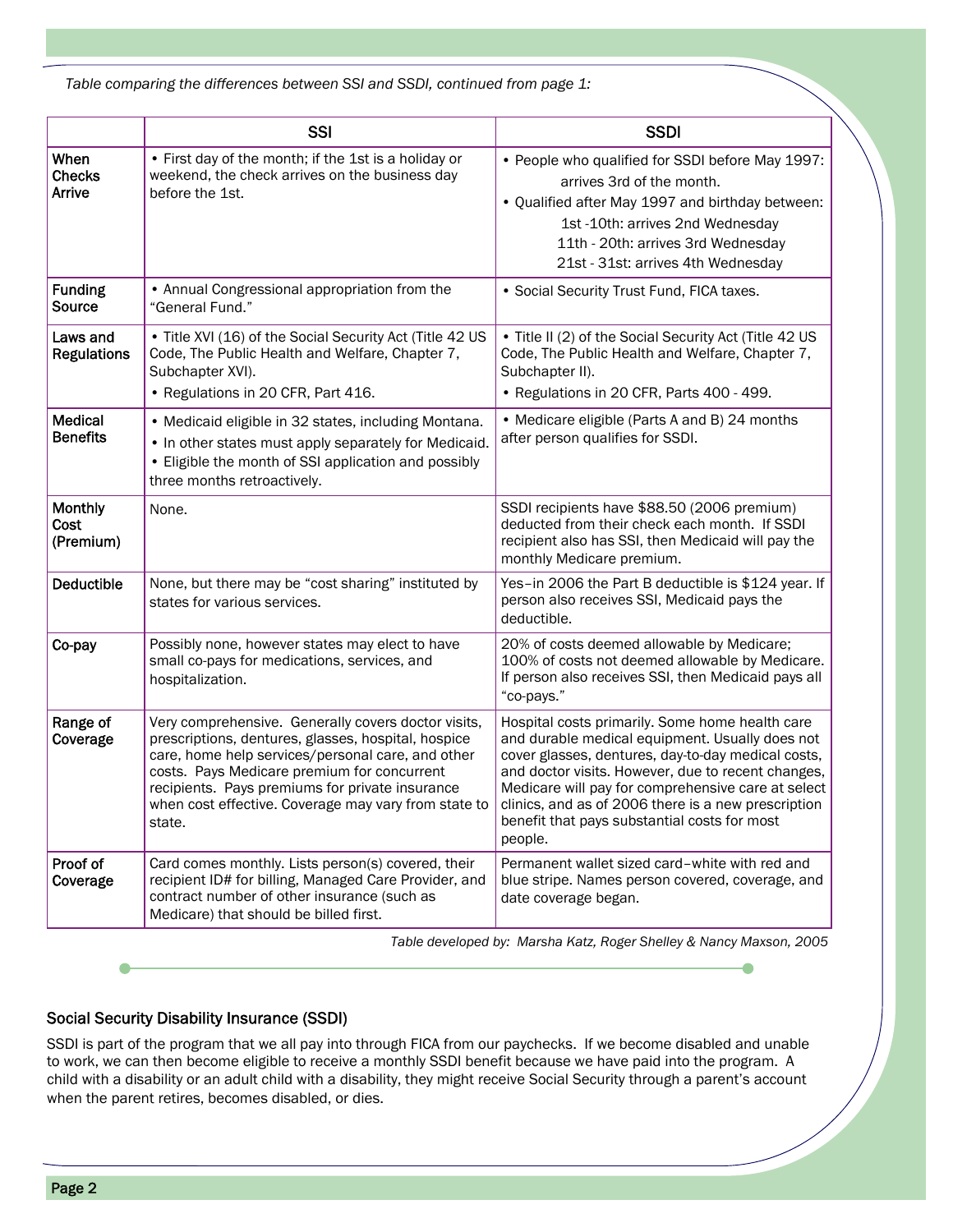## Example 1

A Montana employment agency recently found a job in the community for a young man who had been working in their recycling center full time. Don has been employed at Albertson's for close to three months now. His job coach reports that he is doing quite well, his supervisor likes him, and he says he likes the job.

Don earns \$6.25 an hour and works approximately 18 hours a week. His gross earnings from Albertson's range from \$450/month to \$562.50/month. He also delivers newspapers, earning an additional \$110/month, and he continues to work at the recycling center where he makes up to \$145/month. His total gross wages currently range from \$705-\$817.50/ month.

Don has been receiving SSDI benefits as an adult child with a disability through his deceased father's Social Security account. Each month he receives a check from SSA for \$490 and he is eligible for Medicare insurance. To retain eligibility for these benefits he needs to remain "disabled" by SSA's rules and not earn over Substantial Gainful Activity (SGA). In 2006, SGA is \$860/month or \$1,450/month for people who are blind. SSDI, including Disabled Adult Child benefits, does not have a resource limit. Don can have over \$2,000 in assets without losing his eligibility for these benefits.

### How do Don's wages impact his SSDI?

Social Security has several work incentives that allow SSDI recipients to "try out" working without fear of losing financial and medical benefits. The first incentive is the Trial Work Period (TWP). The Trial Work Period is comprised of 9 months that must all occur within a rolling 60-month period. Don will use one of his Trial Work Period months each time he earns \$620/month or more (gross). His SSDI check will not be in jeopardy during those 9 months.

Once Don has used all 9 of his TWP months, he enters the Extended Period of Eligibility (EPE), another SSA work incentive program. The EPE lasts 3 years (36 months). For the next 36 consecutive months, any month in which he earns \$860 (2006 amount) or more, he will not be due an SSDI check for that month. Don will still be SSDI-eligible during his entire

EPE, he just won't be due a check if his earnings are over \$860/month. If Don grosses less then \$860/month, he will still be due his SSDI check. (SSDI is an "all or nothing" benefit. There is no gradual reduction in an SSDI check when a person has earnings.) Once Don's 36-month Extended Period of Eligibility is completed, the first month in which he earns over SGA (\$860/month in 2006), he will become ineligible for SSDI.

If Don later loses or leaves his job, his SSDI benefits can be started again if he is still disabled and notifies SSA within 5 years. This relatively new work incentive is called Expedited Reinstatement.

Within the next year or two, If Don keeps working at Albertson's at his current level, he will use up all of his 9 TWP months and then move into his EPE. However, he may still be able to earn up to or even over SGA \$860/month in 2006), if his employment is "subsidized." Subsidy is another SSA work incentive. If Don's employment is "subsidized," the amount of his earnings that SSA will count will be less than what his gross earnings actually are. "Subsidy is the cost of the supports and/or services and/or accommodations from your employer or others that help you find and/ or keep a job" (Katz, 2005).

For example, if Don only performs 75% of the duties of a typical Courtesy Clerk at Albertson's and earns the same wage as the other Courtesy Clerks, we can claim that the employer is subsidizing 25% of his wages. If he earns \$1000/month and the employer subsidizes 25% or \$250/month of his wages, then SSA will only count \$750 of his earned income. Since the \$750 amount that SSA will count is below the 2006 SGA level of \$806/month, Don will still be due his SSDI check. Other subsidy examples might be that Don needs more support than his co-workers, or produces less than other employees.

Don's employer can write a letter to SSA identifying how his wages are subsidized. The letter should describe the business and the job tasks that Don performs and compare his performance to that of his coworkers. It should also describe the supports or accommodations that have been made on his behalf.

## **Resources**

To locate the Independent Living Center closest to you: [www.virtualcil.net/cils](http://www.virtualcil.net/cils) 

#### University of Montana's Rural **Institute**

[http://ruralinstitute.umt.edu/](http://ruralinstitute.umt.edu/transition) [transition](http://ruralinstitute.umt.edu/transition)  [http://ruralinstitute.umt.edu/](http://ruralinstitute.umt.edu/training/publications.asp) [training/publications](http://ruralinstitute.umt.edu/training/publications.asp) 

#### Griffin-Hammis Associates, LLC [www.griffinhammis.com](http://www.griffinhammis.com)

NCWD - National Center on Workforce and Disability/Adult, based at the Institute for Community Inclusion, UMASS, **Boston** 

[www.onestops.info](http://www.onestops.info) 

Montana's Protection and Advocacy Organization (The Montana Advocacy Program) and PABSS program (Protection and Advocacy for Beneficiaries of Social Security (SS)), can assist SS beneficiaries:

- To apply for PASS plans and other work incentives.
- To understand and access various employment services such as Vocational Rehabilitation.
- By offering information about how work will influence SSI or SSDI.

[www.mtadv.org](http://www.mtadv.org) 

*Don't Look for Logic: An Advocate's Manual for Negotiating the SSI and SSDI Programs*, Katz, M. R., 2005 [http://ruralinstitute.umt.edu/](http://ruralinstitute.umt.edu/training/publications.asp) [training/publications.asp](http://ruralinstitute.umt.edu/training/publications.asp)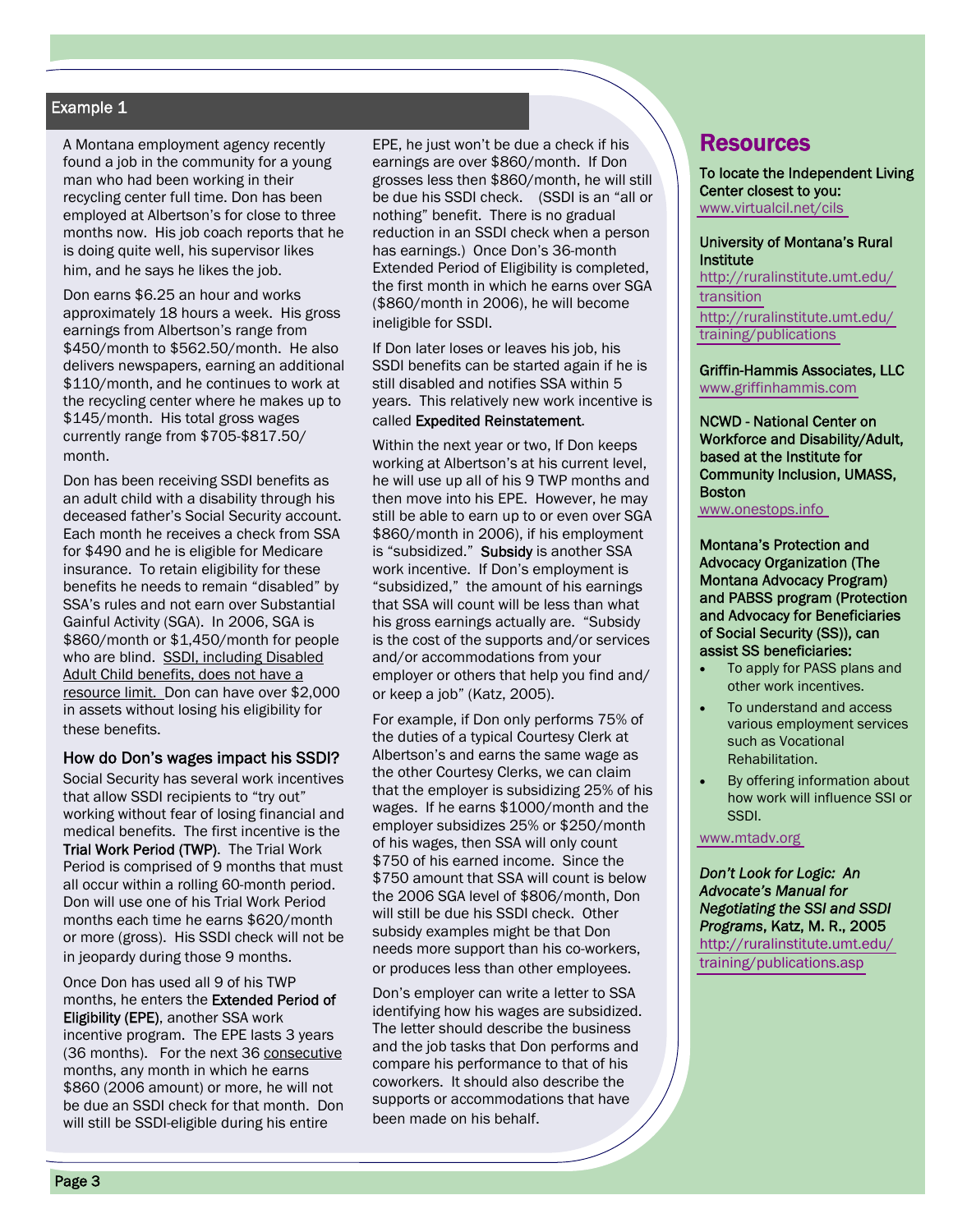## Sample Letter

To: Social Security Administration From: Mr. Good Boss, Manager Date: August 10, 2006 Re: Don Johnson, SSN #: xxx-xx-xxxx

Don Johnson works in the position of Courtesy Clerk at the Albertson's store on Front Street in Montana Town. The Courtesy Clerk position includes dry mopping the store aisles, emptying trash cans throughout the store, collecting carts in the parking lot, cleaning up intermittent spills throughout the store, bagging groceries, and assisting costumers upon request with carrying groceries to their cars.

Don performs about 3/4 of the typical tasks assigned to other Courtesy Clerks. He doesn't collect carts or help people take groceries to their cars. His performance is best when he has a structured routine to follow. An accommodation we have made for him is to have him perform his tasks in a structured sequence which remains the same day to day. The other Courtesy Clerks choose when to perform specific tasks based upon the current need of the store or the manager. Don's performance on his job tasks is approximately 1/3 slower than his coworkers.

Based upon his performance in relation to that of his coworkers in the same position, I believe that his wages are 25% subsidized.

### Supplemental Security Income (SSI)

To be determined eligible for SSI, you need to be medically disabled, have few or no resources (less than \$2000 for an individual), and be earning less than SGA at the time of application. In 2006, SGA is \$860/month. SSI differs from SSDI in that an SSI check amount fluctuates monthly based upon your gross earnings. As long as you continue to be medically "disabled" AND meet the resource limitation requirements (less then \$2000 in resources), you will remain eligible for SSI. At some point, if your earnings are high enough, you might not be due your SSI check,

but as long as you continue to meet the eligibility requirements for SSI you will stay on the SSI rolls and keep your Medicaid. Your Medicaid eligibility will continue until your gross wages reach your state's Medicaid Threshold. And since your SSI check amount is based upon your wages, if your hours or wages decrease or you lose your job, your SSI check increases accordingly.

Each state has its own earnings threshold. In 2006, Montana SSI recipients can earn at least \$25,977 before jeopardizing their Medicaid health insurance.

## Example 2

Lucy is a young woman who recently secured employment at a bank in western Montana. She had been receiving the full amount of SSI (\$603 in 2006) prior to earning any income. Now Lucy is earning \$8 an hour and working an average of 20 hours a week. Her gross monthly wages range from \$640-\$800 depending on how many days she works. The amount of Lucy's SSI check each month depends on her monthly gross income. Social Security disregards the first \$85 of her earnings and then reduces her SSI check by half of the remaining earnings.

| \$800<br>Gross Wages |              |
|----------------------|--------------|
| (less \$85)          | <u>-\$85</u> |

\$715 divided by 2 = \$357.50, which will be the amount of countable earned income

To calculate Lucy's SSI check, SSA will subtract the countable earned income (\$357.50 in the example above) from the total amount of SSI available.

> \$603.00 <u>\$357.50</u> \$245.50, which will be the amount of her SSI check (considering her wages of \$800)

Even with the reduction in her SSI check, Lucy has more money in her pocket by working: wages of \$800 + 245.50 SSI= \$1045.50. Her total income when she was not working was her SSI check of \$603/month.